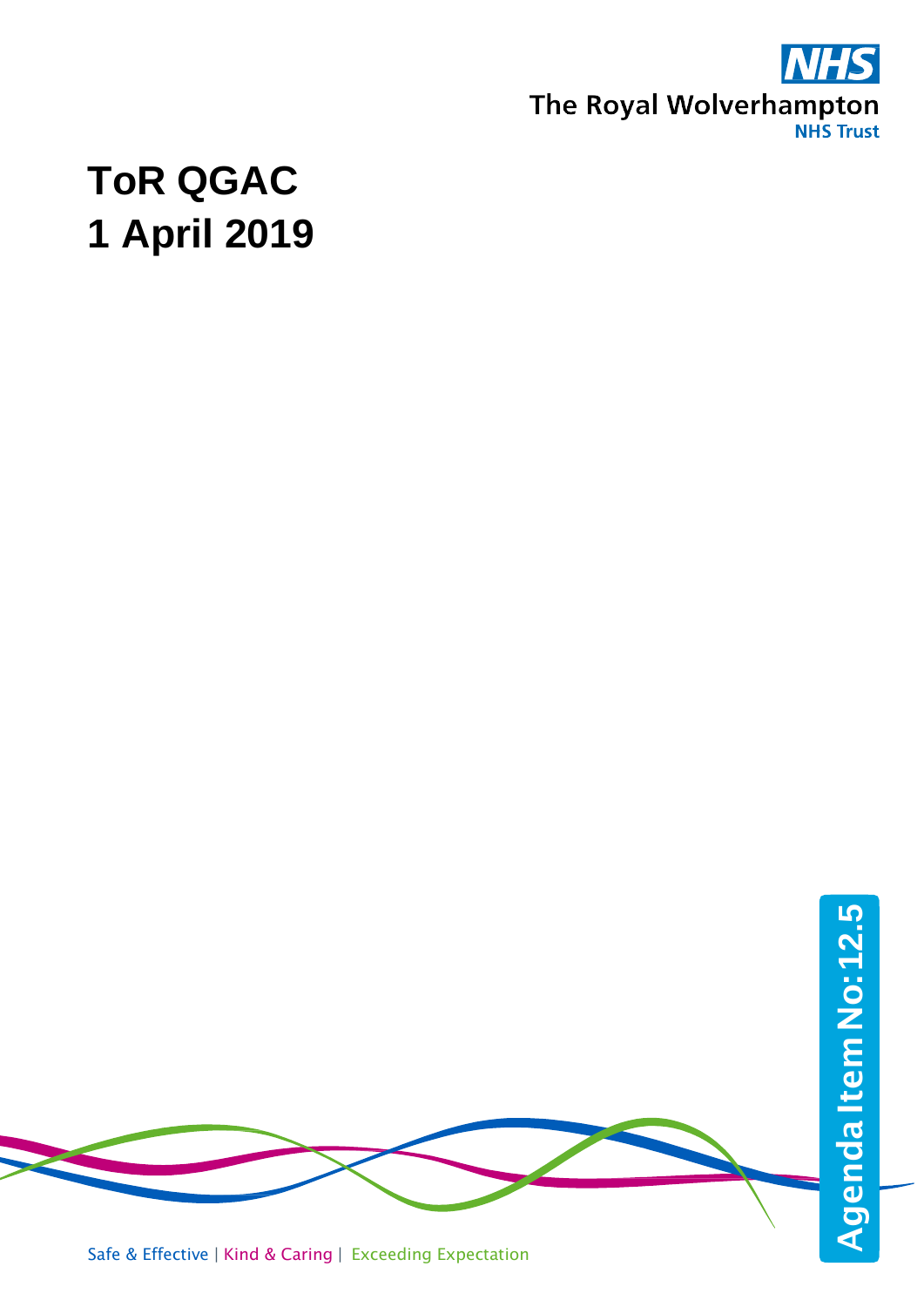| <b>QUALITY GOVERNANCE ASSURANCE COMMITTEE</b><br><b>TERMS OF REFERENCE</b> |                                                                                                                                                                                                                                                                                                                                                                                                                                                                                                                                                                                                                                                                                                                                                                                                                                                                                                                                                                                                                                                                                                                                                                                                                                                                                                                                                                                                                                                                                                                                                                                                                                                                                                                                                                                                                                                                                                                                                                                                                                                                                             |  |
|----------------------------------------------------------------------------|---------------------------------------------------------------------------------------------------------------------------------------------------------------------------------------------------------------------------------------------------------------------------------------------------------------------------------------------------------------------------------------------------------------------------------------------------------------------------------------------------------------------------------------------------------------------------------------------------------------------------------------------------------------------------------------------------------------------------------------------------------------------------------------------------------------------------------------------------------------------------------------------------------------------------------------------------------------------------------------------------------------------------------------------------------------------------------------------------------------------------------------------------------------------------------------------------------------------------------------------------------------------------------------------------------------------------------------------------------------------------------------------------------------------------------------------------------------------------------------------------------------------------------------------------------------------------------------------------------------------------------------------------------------------------------------------------------------------------------------------------------------------------------------------------------------------------------------------------------------------------------------------------------------------------------------------------------------------------------------------------------------------------------------------------------------------------------------------|--|
| <b>Trust Strategic</b><br><b>Objectives</b>                                | 1. Create a culture of compassion, safety and quality.<br>6. To be in the top quartile for all performance indicators.<br>3. To have an effective and well integrated organisation that operates<br>efficiently.<br>4. Attract, retain and develop our staff and improve employee engagement.                                                                                                                                                                                                                                                                                                                                                                                                                                                                                                                                                                                                                                                                                                                                                                                                                                                                                                                                                                                                                                                                                                                                                                                                                                                                                                                                                                                                                                                                                                                                                                                                                                                                                                                                                                                               |  |
| <b>Meeting</b><br><b>Purpose/Remit</b>                                     | To provide assurance to the Board that patient care is of the highest<br>achievable standard and in accordance with all statutory and regulatory<br>requirements. To provide assurance of proactive management and early<br>detection of risks across the Trust.                                                                                                                                                                                                                                                                                                                                                                                                                                                                                                                                                                                                                                                                                                                                                                                                                                                                                                                                                                                                                                                                                                                                                                                                                                                                                                                                                                                                                                                                                                                                                                                                                                                                                                                                                                                                                            |  |
| <b>Responsibilities</b>                                                    | 1. To review all relevant indicators of patient experience/satisfaction,<br>patient care and patient safety and to assure itself that good<br>practice is being disseminated and that any deficiencies are put<br>right.<br>2. Promote continuous quality improvement through a culture which<br>encourages open and honest reporting and an educative and<br>supportive approach to the management of risk.<br>3. To approve the Terms of Reference and membership of its<br>reporting subgroups (and oversee the work of the sub-groups,<br>receiving reports for consideration and action as necessary.<br>4. Co-ordinate the monitoring of risks utilising the Board Assurance<br>Framework (BAF)/Trust Risk register framework (TRR) to assess<br>the effectiveness of controls, assurances/gaps in assurance and<br>further action.<br>5. To manage specific BAF risks delegated to the committee,<br>providing assurance updates to Trust Board.<br>6. Utilise the assurance reporting processes to inform the Audit<br>Committee and Trust Board on the management of risk and<br>proposed internal audit work.<br>7. To oversee the Risk Management Assurance Strategy delivery<br>(along with Risk management policies OP10) across the Trust.<br>8. To review the Annual Governance Statement together with any<br>accompanying Head of Internal audit statement, external audit<br>opinion or other appropriate independent assurances, prior to<br>endorsement by the Board. To support this process, the Audit<br>Committee will meet annually with the Quality Governance<br>Assurance Committee.<br>9. To receive the Clinical Audit annual report and annual Clinical Audit<br>plan ensuring it is consistent with the audit priorities of the Trust.<br>10. To examine any relevant matters referred to it by the Board of<br>Directors or Audit Committee.<br>11. To monitor and report on quality and safety performance to the<br>Trust Board.<br>12. Ensure that the Committee undertakes an effectiveness self-<br>assessment at least every 2 years (as a minimum). |  |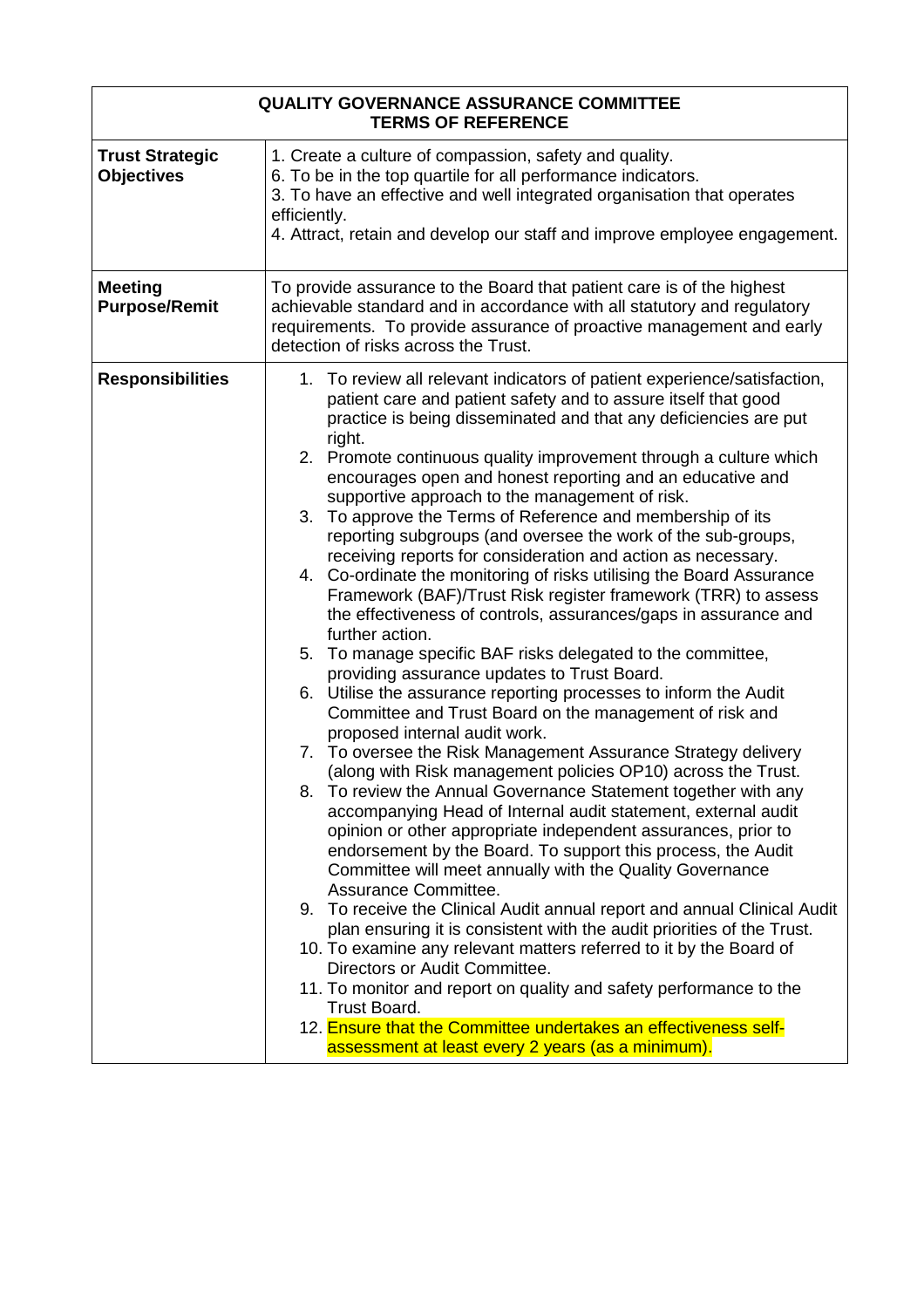| <b>Authority &amp;</b><br><b>Accountabilities</b> | The Quality Governance Assurance Committee is established to evaluate<br>and report on quality and safety performance and the operation of risk<br>management systems and controls to the Trust Board. The Committee is<br>authorised by the Trust Board to investigate any activity within its terms of<br>reference obtaining independent advice if necessary. It is authorised to<br>seek any information it requires from any employee and all employees are<br>directed to co-operate with any request made by the Committee. The<br>Committee shall transact its business in accordance with national/local<br>policy and in conformity with the principles and values of public service<br>(GP01). |
|---------------------------------------------------|-----------------------------------------------------------------------------------------------------------------------------------------------------------------------------------------------------------------------------------------------------------------------------------------------------------------------------------------------------------------------------------------------------------------------------------------------------------------------------------------------------------------------------------------------------------------------------------------------------------------------------------------------------------------------------------------------------------|
| <b>Reporting</b><br><b>Arrangements</b>           | The Committee will function in line with the Board Assurance and<br>Escalation framework detailed in the Risk Management Assurance<br>Strategy.<br>The Minutes of each Committee meetings shall be provided to the Board.<br>The Chairman of the Committee shall provide a report of each meeting<br>drawing to the attention of the Board any issues that require disclosure to<br>the full Board, or require executive action.                                                                                                                                                                                                                                                                          |
| <b>Membership</b>                                 | NED members x 3<br><b>Chief Nursing Officer</b><br><b>Medical Director</b><br>COO<br><b>CEO</b><br><b>Head of Governance</b>                                                                                                                                                                                                                                                                                                                                                                                                                                                                                                                                                                              |
| <b>Attendance</b>                                 | As indicated by the Committee                                                                                                                                                                                                                                                                                                                                                                                                                                                                                                                                                                                                                                                                             |
| <b>Chair</b>                                      | <b>NED Chair</b>                                                                                                                                                                                                                                                                                                                                                                                                                                                                                                                                                                                                                                                                                          |
| Quorum                                            | 4 members must be present consisting of 2 Executive Directors and 2 NED<br>members. No tabled papers except with chairman approval.                                                                                                                                                                                                                                                                                                                                                                                                                                                                                                                                                                       |
| <b>Frequency of</b><br>meetings                   | Monthly                                                                                                                                                                                                                                                                                                                                                                                                                                                                                                                                                                                                                                                                                                   |
| Administrative<br>support                         | The Governance Department will provide administrative support. Agenda<br>and papers will be circulated one week prior to the meeting.                                                                                                                                                                                                                                                                                                                                                                                                                                                                                                                                                                     |
| <b>Standards</b>                                  | NHS Improvement Single Oversight Framework (to include Quality<br>Governance and Well led guidance)<br>H&SC Act Fundamental Standards of Care<br>CQC Provider guidance on meeting the Fundamental Standards<br>NHS Resolution (NHSR) Litigation triggers<br><b>Annual Governance Statement</b><br><b>CQC Well Led Inspection Framework</b>                                                                                                                                                                                                                                                                                                                                                                |
| <b>Standard Agenda</b>                            | <b>BAF and TRR</b><br>$\bullet$<br>Subgroup reports<br>٠<br>Compliance/Performance (via Integrated Quality and Performance<br>$\bullet$<br>report, Compliance reports)<br>Themed review items<br>٠<br>Committee action log<br>٠                                                                                                                                                                                                                                                                                                                                                                                                                                                                           |
| <b>Subgroups</b>                                  | Compliance Oversight Group (COG)<br>٠<br>Quality and Safety Intelligence Group (QSIG)<br>$\bullet$                                                                                                                                                                                                                                                                                                                                                                                                                                                                                                                                                                                                        |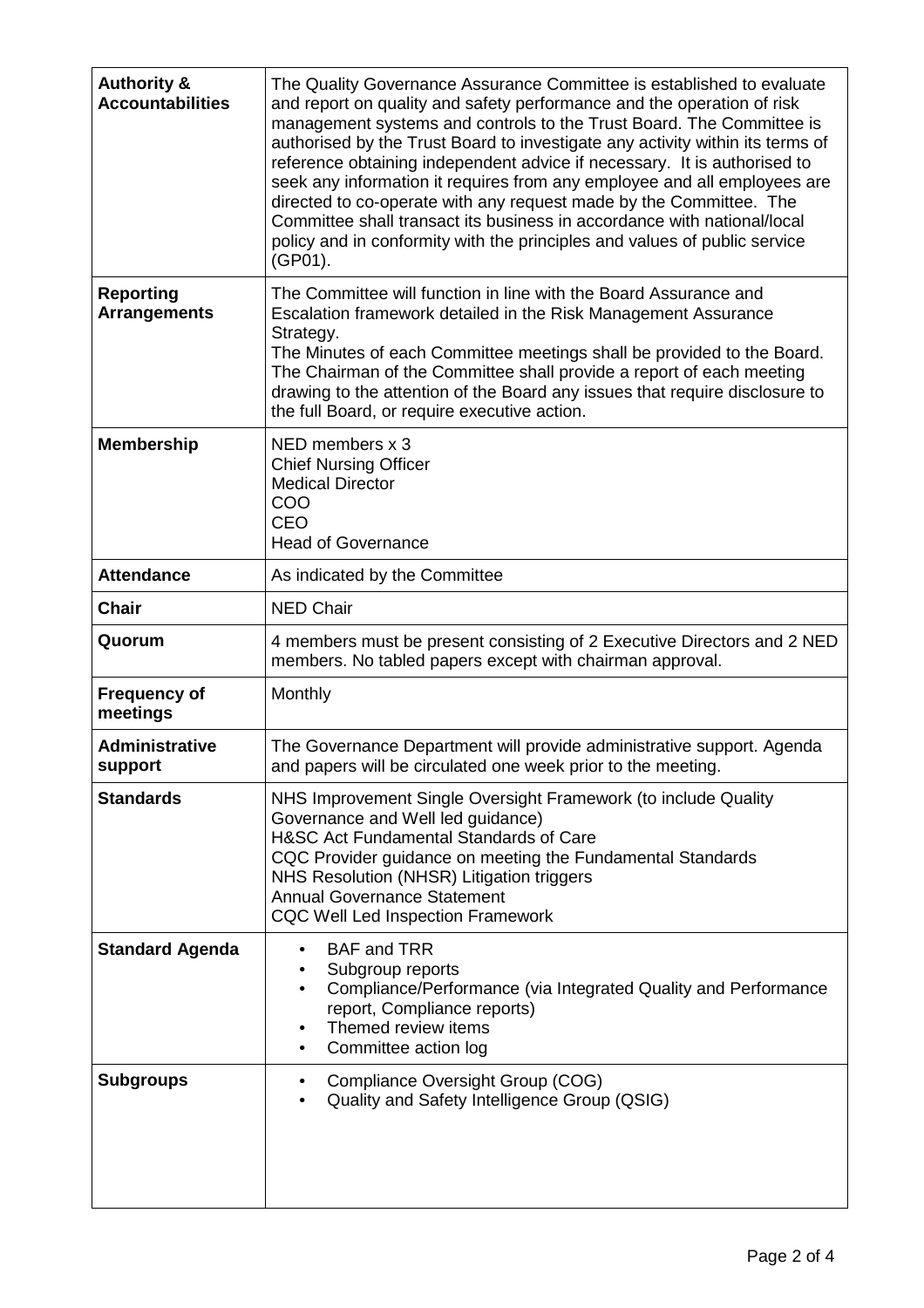| Date Approved      | March 2019        |
|--------------------|-------------------|
| <b>Date Review</b> | <b>March 2020</b> |